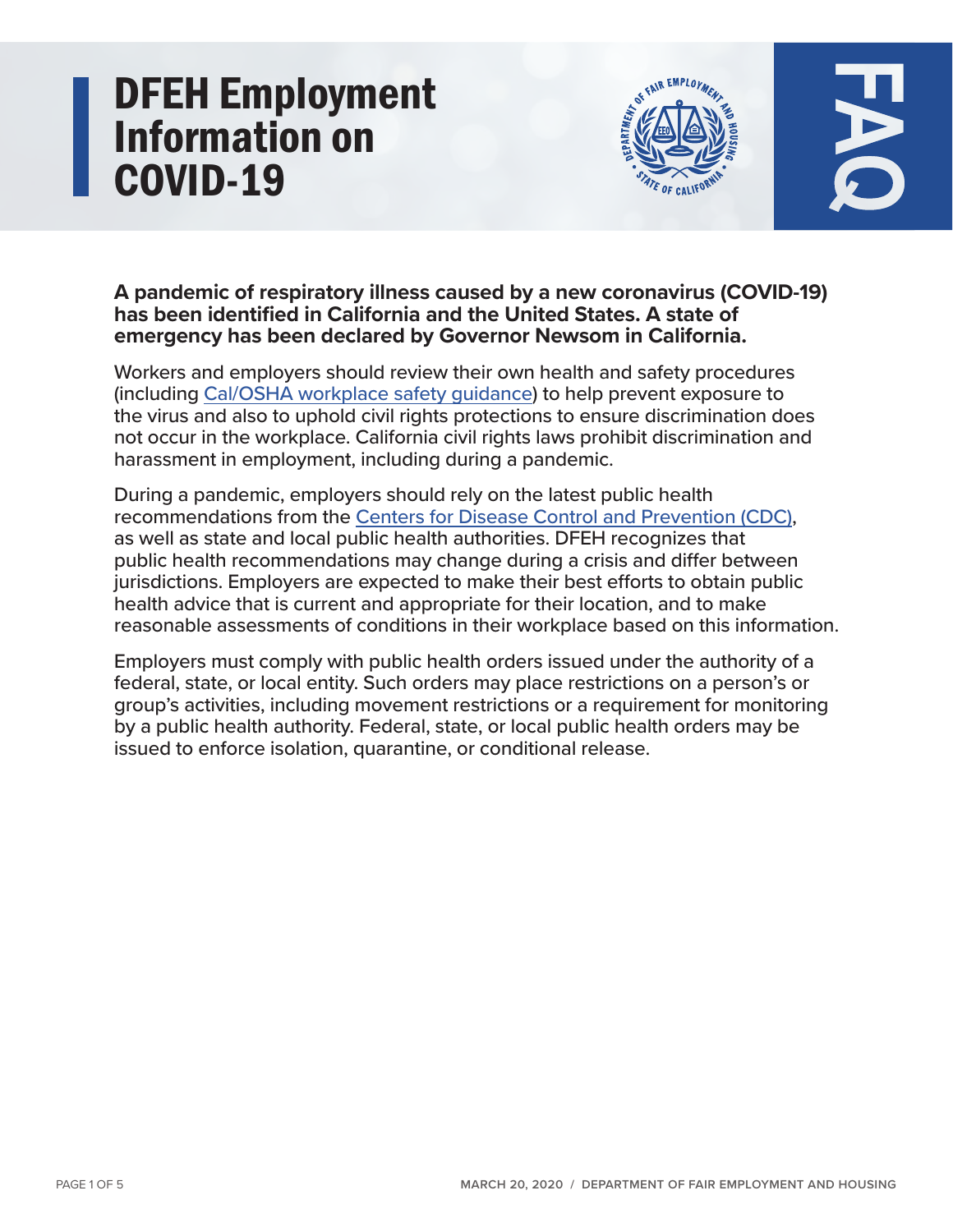#### **The law prohibits all discrimination and harassment against employees because of race or national origin at all times.**

It is unlawful under the Fair Employment and Housing Act for an employer to discriminate against or treat an employee less favorably than another employee because of the employee's race or national origin. National origin includes geographic places of origin, ethnic groups, and tribal affiliations. For example, it is unlawful for an employer to refuse to hire, segregate, or send employees home because of their actual or perceived race or national origin, or because of their association (including marriage or co-habitation) with someone based on race or national origin. Harassment based on race or national origin is always unlawful. Employers must take reasonable steps to prevent and promptly correct discriminatory and harassing conduct in the workplace.

### **May an employer send employees home if they display COVID-19 ?symptoms**

Yes. The CDC states that employees who become ill with symptoms of the COVID-19 illness at work should leave the workplace. Employers may ask employees who exhibit COVID-19 symptoms to go home. Employers must provide paid sick leave and compensate the employee under paid sick leave laws. If sick leave is exhausted, employees may be entitled to other paid leave (including vacation or paid time off), or job-protected unpaid leave.

#### **During a pandemic, how much information may an employer request from employees** who report feeling ill at work?

Employers may ask employees if they are experiencing COVID-19 symptoms, such as fever or chills and a cough or sore throat. Employers must maintain all information about employee illness as a confidential medical record.

#### **During a pandemic, may an employer take employees' temperatures to** determine whether they have a fever?

Generally, measuring an employee's body temperature is a medical examination that may only be performed under limited circumstances. However, based on current CDC and local public health information and guidance, employers may measure employees' body temperature for the limited purpose of evaluating the risk that employee's presence poses to others in the workplace as a result of the COVID-19 pandemic.

#### **During a pandemic, may an employer ask employees why they have been** absent from work if the employer suspects it is for a medical reason?

Yes. Asking why an individual did not report to work is not a disability-related inguiry. An employer is entitled to ask why an employee has not reported for work. If an employee discloses an illness or medically-related reason for absence, employers must maintain that information as a confidential medical record.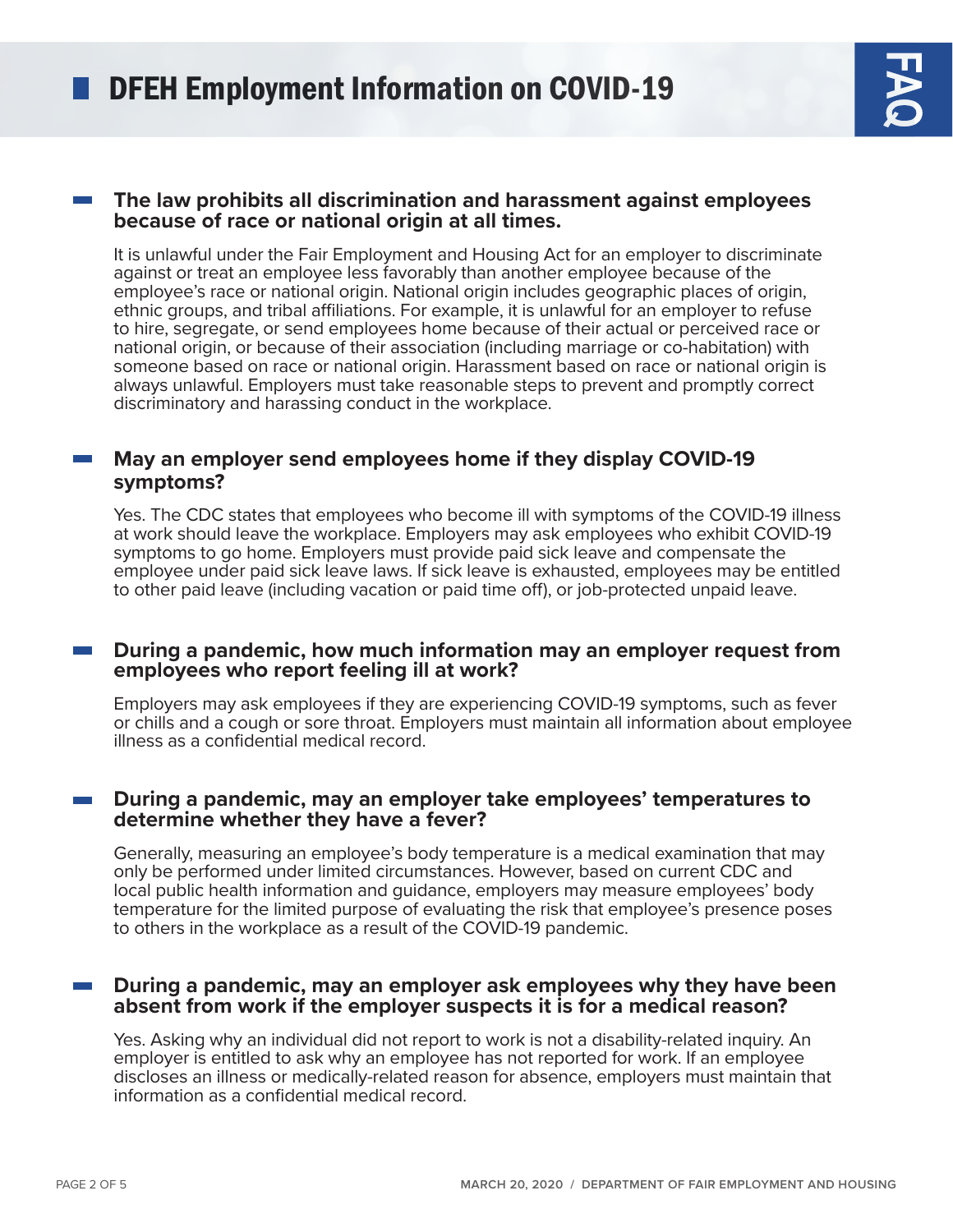#### **What information may an employer reveal if an employee is quarantined, has tests positive for COVID-19, or has come in contact with someone who has** the virus?

Employers should not identify any such employees by name in the workplace to ensure compliance with privacy laws. If an employee tests positive for or is suspected to have COVID-19, the employer will need to follow the most current local, state, or federal public health recommendations. Employers should take further steps at the direction of the local public health department that may include closing the worksite, deep cleaning, and permitting or requiring telework.

related information of an employee. For example, the employer could speak with employees Employers may notify affected employees in a way that does not reveal the personal healthor send an email or other written communication stating : "[Employer] has learned that an employee at [office location] tested positive for the COVID-19 virus. The employee received positive results of this test on [date]. This email is to notify you that you have potentially been exposed to COVID-19 and you should contact your local public health department for quidance and any possible actions to take based on individual circumstances."

Employers may not confirm the health status of employees or communicate about employees' health.

#### **During a pandemic, may an employer require its employees to wear** personal protective equipment (e.g., face masks, gloves, or gowns) **designed to reduce the transmission of pandemic infection?**

Yes. An employer may require employees to wear personal protective equipment during a pandemic. However, where an employee with a disability needs a related reasonable accommodation (e.g., non-latex gloves, or gowns designed for individuals who use wheelchairs), the employer should provide these, absent undue hardship.

#### Are employees entitled to job-protected unpaid leave under the California **Family Rights Act (CFRA) if they cannot work because they are ill because** of COVID-19 or must care for a family member who is ill?

Employees may be entitled to up to 12 weeks of job-protected leave under the California Family Rights Act for their own serious health condition, or to care for a spouse, parent, or dependent child with a serious health condition.

COVID-19 will qualify as a serious health condition if it results in inpatient care or continuing treatment or supervision by a health care provider. It may also qualify as a serious health condition if it leads to conditions such as pneumonia.

Employees are eligible for this form of job-protected leave (CFRA) if they work for an employer with at least 50 employees within 75 miles of their worksite; have worked there for at least a year; and have worked at least 1250 hours in the year before they need time off.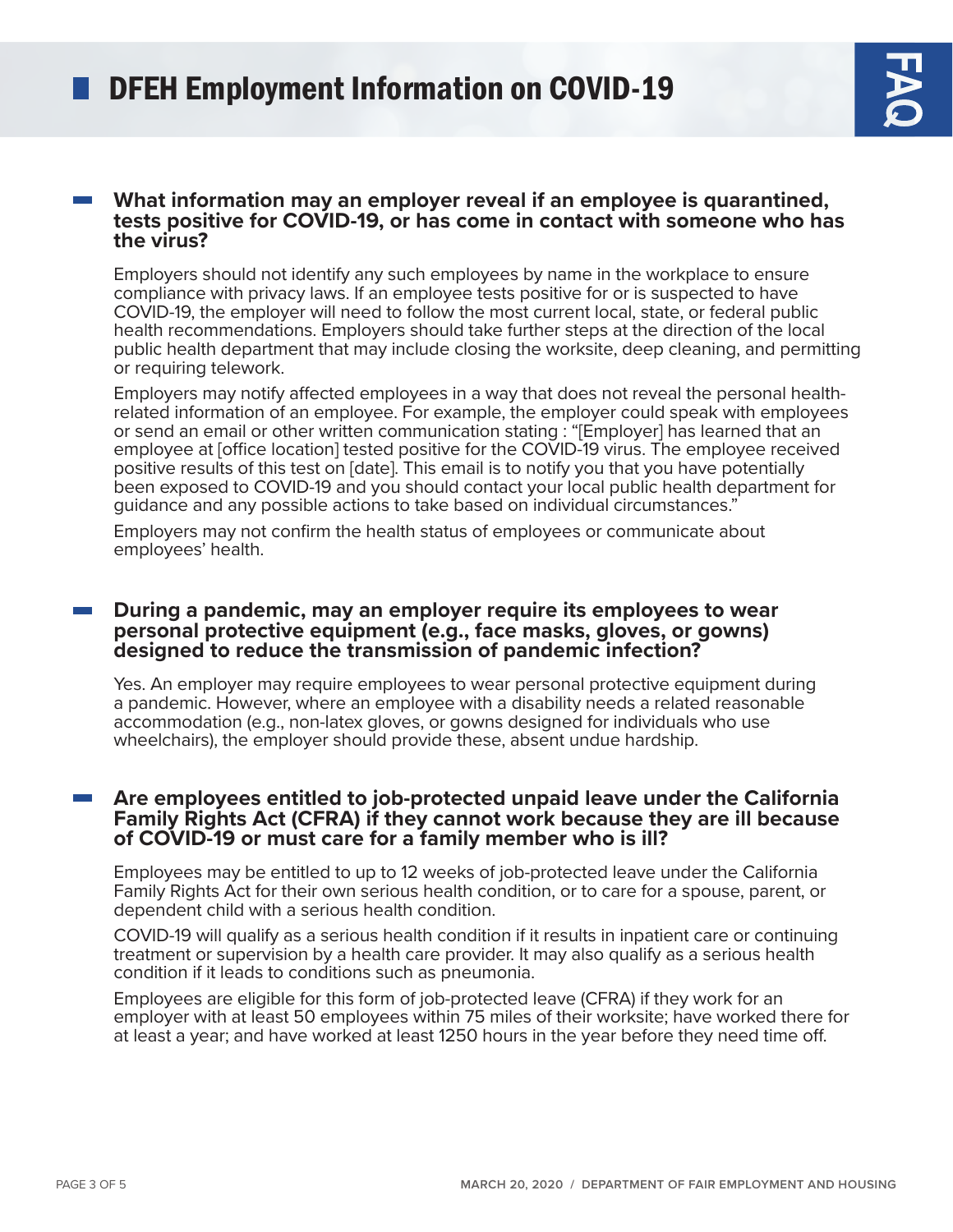#### **If an employee requests leave under the California Family Rights Act because of COVID-19, what kind of certification from a health care professional is appropriate in a pandemic?**

Generally, employees are expected to give employers notice as soon as practicable when they request CFRA leave because of their or a family members' serious health condition. Employers may require a medical certification of the serious health condition from a health care provider within 15 days of the employee's request, unless it is not practicable for the employee to do so.

In the context of a pandemic, it is not typically practicable for employees to provide advance notice of the need for leave (when that need is related to the pandemic), or for employees to obtain certifications when health care providers are working to address urgent patient needs. In a pandemic, employers must use their judgment and recommendations from public health officials to waive certification requirements when considering and granting leave requests.

#### Are employees who are not eligible for CFRA leave still entitled to accommodation if they cannot come to work because of illness related **to COVID-19?**

Maybe. All employers of five or more employees are required to provide reasonable accommodation to employees with disabilities unless doing so would impose an undue hardship. Telework is a familiar form of accommodation. Unpaid leave can also be a form of reasonable accommodation, even when employees are not entitled to CFRA leave. Whether illness related to COVID-19 rises to the level of a disability (as opposed to a typical seasonal illness such as the flu) is a fact-based determination.

Employers should consider telework and leave as reasonable accommodations for employees with illness related to COVID-19 unless doing so imposes an undue hardship. Factors considered when deciding whether providing leave is an undue hardship include: the number of employees, the size of the employer's budget, and the nature of the business or operation.

#### **What medical documention should employees provide to support a request** for reasonable accommodation to work remotely or take leave because they are disabled by **COVID-19?**

Generally, when an employee requests a reasonable accommodation in the form of a change in schedule, telework, or leave, employers may request reasonable medical documentation confirming the existence of the disability and the need for reasonable accommodation.

During the current pandemic, it may be impracticable for employees to obtain medical documentation of a COVID-19-related disability from their medical provider. To the extent employers require medical documentation in order to grant reasonable accommodations, DFEH recommends waiving such requirements until such time as the employee can reasonably obtain documentation.